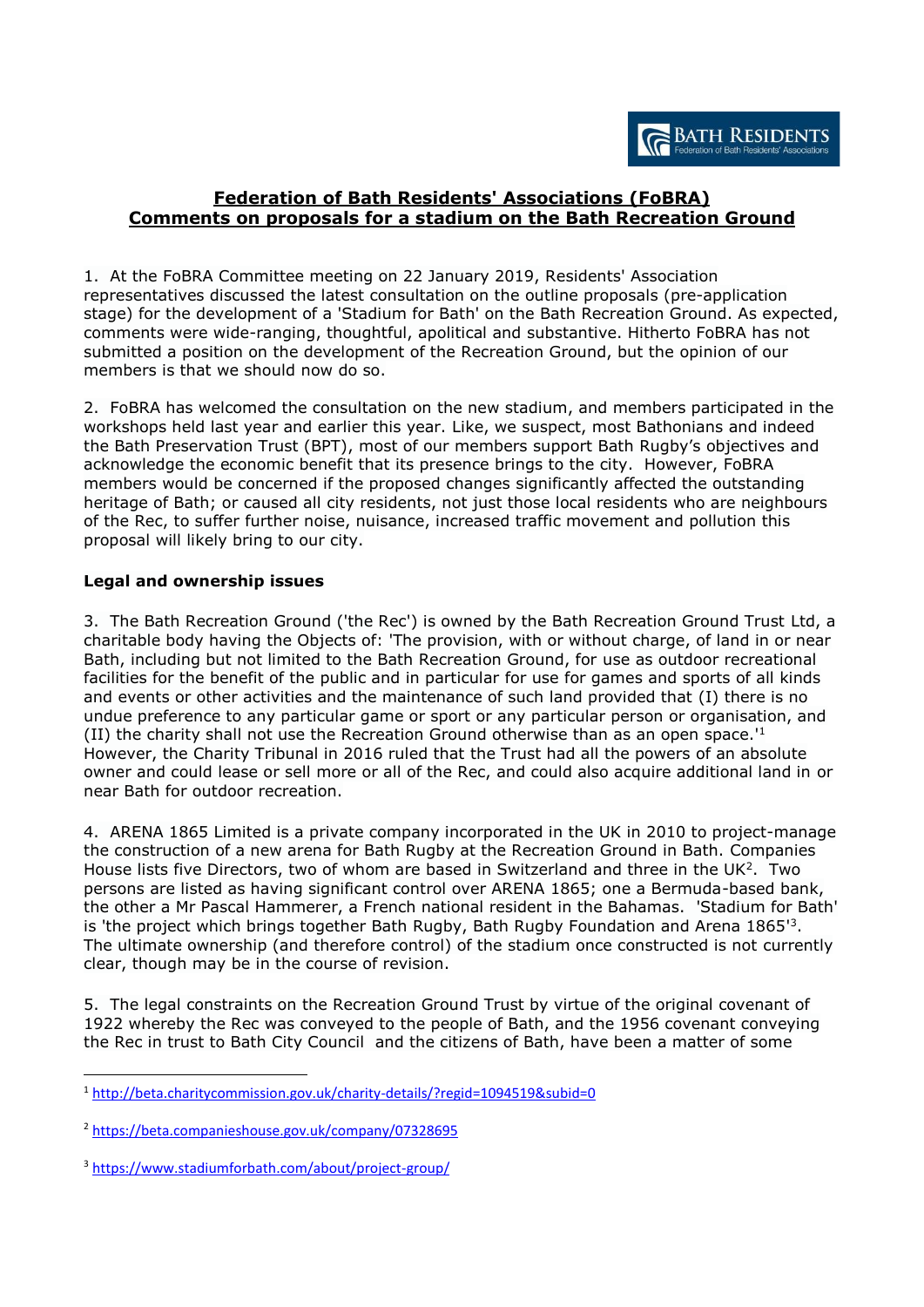dispute, which is briefly summarised at Annex A. FoBRA has not taken any part in or position on this matter.

## **Under-Pitch Car Park**

6. One of FoBRA's principal concerns is the inclusion in the current proposal of short-term parking for some 700 cars under the pitch. This parking space would be available all year, except on match days. The creation of 700 additional parking spaces in the central area of the city would substantially increase traffic flows throughout the city. There would be a major local impact on Pulteney Road (the A36 through route) and North Parade Road and their junction, which even now is regularly blocked by traffic backing up from the west, and increased traffic movement and pollution in Great Pulteney Street and neighbouring streets and roads. This proposal is in direct conflict with the Council's Transport Strategy for Bath, adopted with allparty support in 2014, the principal aim of which is to reduce traffic, especially in the city centre. It is also contrary to the 2018 BANES Parking Strategy, which calls for no increase in parking provision in Bath. We are sceptical about the claims made that a car park in this location would reduce cross-city traffic. This car park would act as a magnet for commuters and visitors, contrary to the general strategy of discouraging private car usage for travel into the city centre. With so many spaces available, many may choose to use it rather than the Park-and-Ride.

7. On match days, the parking would not be available for public use, so the city would have to accommodate elsewhere those of the additional 4000 spectators who chose to drive into Bath, adding to the already heavy pressure on city parking, on congestion and air pollution.

8. It is well established that parking spaces attract traffic, and it is most likely that the creation of these spaces would lead to an increase in the total number of cars parking in Bath. It has been argued that drivers would use this parking *instead of* existing parking spaces in the city centre. We very much doubt that those spaces would be left unfilled, but if that were that the case, the Council would lose substantial revenue. Such loss of Council revenue would be a matter of considerable concern to FoBRA members as Council Tax payers, because the Council would need to find alternative sources of revenue to make up the shortfall.

## **Height and mass of the proposed stadium**

9. FoBRA is concerned about the serious potential harm created by the height of the East and West Stands, resulting in the loss of views not only from Grand Parade to the hills and terraces of Bathwick and Claverton, but also those of the Abbey from Bathwick. The overall bulk of the stadium would affect views of the city from the surrounding hills. These iconic views are an important part of the Outstanding Universal Values (OUV) of the Bath World Heritage Site. There are as yet no verified Landscape Visual Impact Assessment (LVIA) views by which to judge the proposal.

10. This issue is directly related to the under-pitch car park proposal. The height could be significantly reduced, whilst still retaining the benefit of raising the level of the pitch to just above flood level, if this car park were excluded. It may be that, even so, the loss of some existing views could be inevitable but this, as BPT has suggested, would need to be mitigated by the very highest quality of design in form, detailing and materials. It would be helpful if clarification could be provided about whether the additional height created by the void for the car park/flood capacity is necessary for a functional sports stadium, or whether it is, as we suspect, primarily for revenue generation and the creation of the market area.

11. FoBRA welcomes the fact that the the Department for Digital, Culture, Media and Sport (DCMS) and Historic England have been informed of this proposed development, which has the potential to affect the OUV of the City of Bath World Heritage Site. DCMS in turn has informed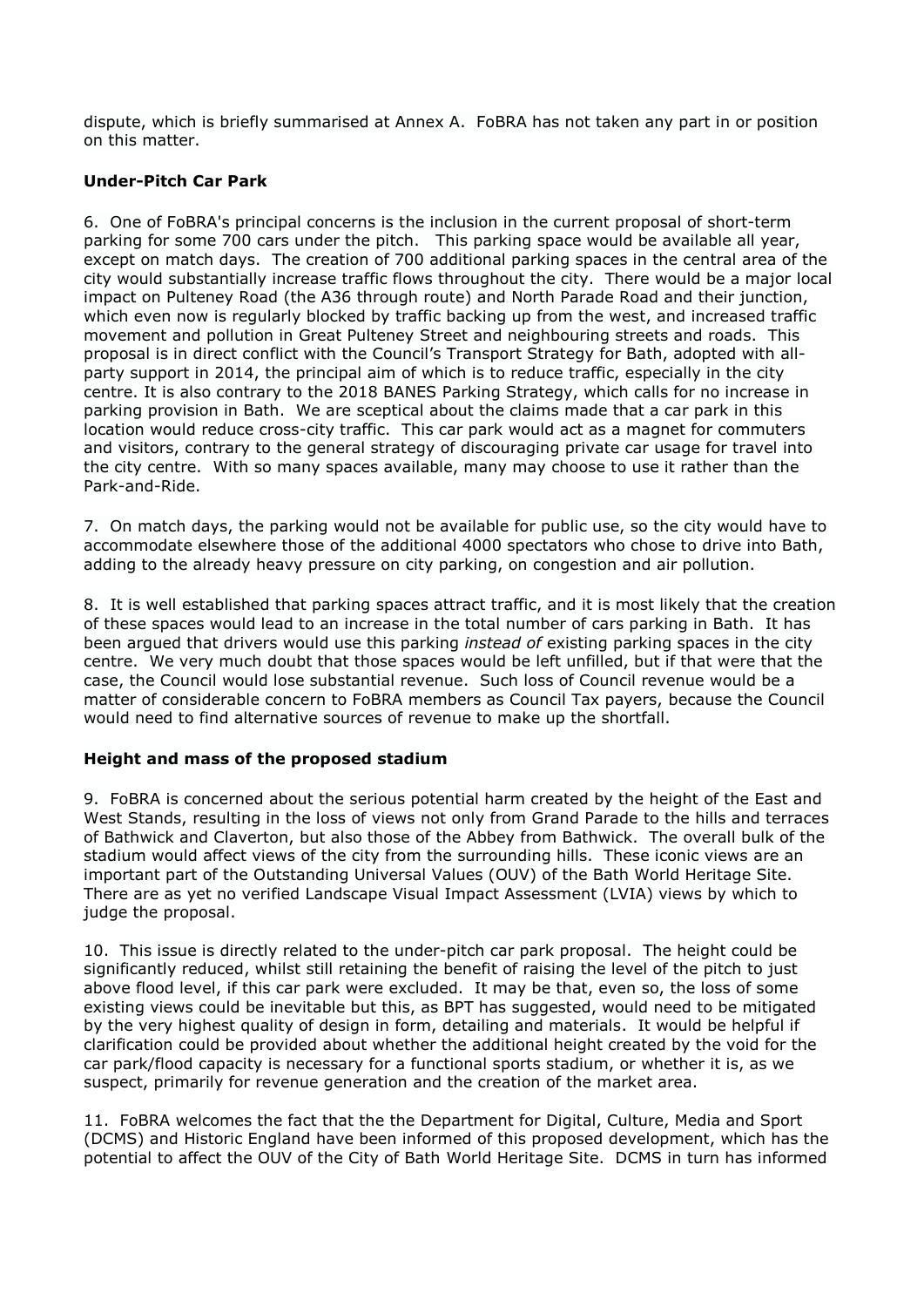UNESCO. Bath's World Heritage Site status is both a privilege and a duty, not to be cast aside or compromised lightly. The city's WHS status is also important to Bath as a visitor destination.

### **Environmental intrusion**

12. The existing floodlighting causes widespread and intrusive spillage far outside the grounds. We acknowledge that higher lighting masts could focus illumination more effectively across the playing area, but the opportunity of redevelopment should be used to find the optimum set-up: if possible, units incorporated into the new stands or, if not, then the slimmest and most elegant profile obtainable.

13. Stadium for Bath intends to use the stadium for much more than Bath Rugby matches. The arena/stadium will offer a year-round entertainment, community, cultural and retail venue generating revenue for a private offshore trust (on land gifted to the citizens of Bath for open air, participatory, amateur sport). Such events could cause serious disturbance and noise nuisance to residents in the neighbouring areas. The frequency and type of other activities expected to take place in the stadium, and their likely impact, must be known before the plans are finalised. There should also be legally enforceable constraints on number and type of events to prevent nuisance.

14. Flooding: see para 10 above.

15. Air Pollution: Under the Bath Rugby proposals there will be an increase in air pollution in areas that already exceed safe levels. See paras 2 and 6 above.

16. Data and Openness: Sharing of data is a must.

#### **River Frontage and Market Hall**

17. While FoBRA welcomes the opening up of the river frontage to greater public use and activity, it wholeheartedly agrees with BPT who are unconvinced whether in current market conditions the city or indeed its visitors could sustain the market hall without adversely impacting on existing retail shops and hospitality traders in Bath. The current Options draft of the Local Plan sees no requirement for significant extra retail. As BPT have said, and we agree, any permanent retail in this site would be competitive to the city centre rather than complementary.

#### **Temporary use of remainder of the Rec during development**

18. FoBRA understands that Stadium for Bath's preferred option is to build a temporary stadium at the Rec. However, the disruption to local residents and the loss of amenity to the wider community from having a temporary stadium sited immediately adjacent to what would be a vast building site for almost two years, and longer if there are delays to the build of the new stadium, would be significant and would be unacceptable to FoBRA members. We are also concerned that, if other sporting activities were to have to relocate from the Rec during construction, they might decide to remain at their 'temporary' locations, leading to the loss from the Rec of the very activities that it was created to promote and sustain. This is turn could lead to pressure to develop the Rec for other, commercial, uses.

Final – 18 February 2019